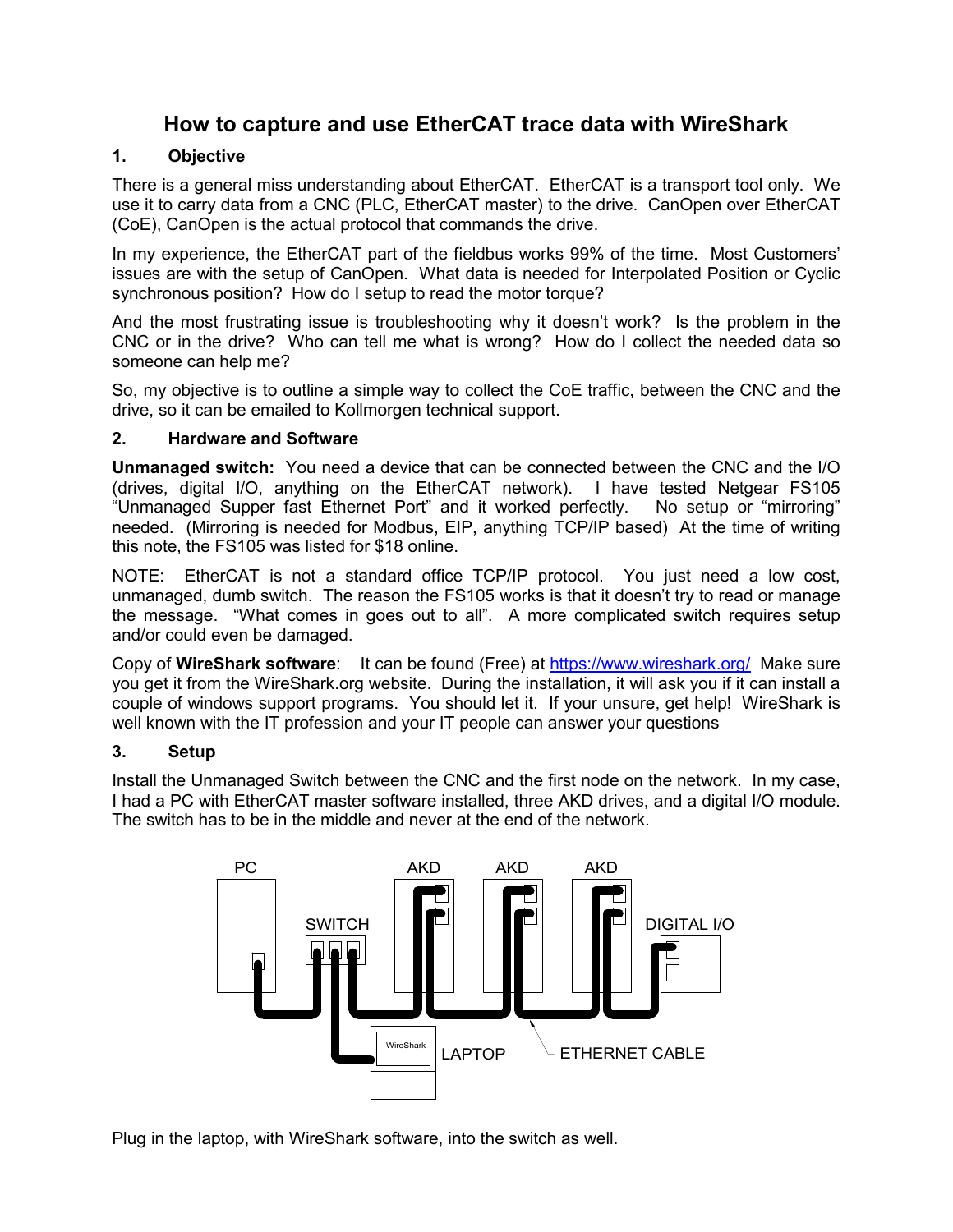NOTE: Laptop is better than a Desktop PC. Desktop PC has an earth ground that tie into the Ethernet port. You could create a ground loop between the CNC and your PC.

NOTE: Never try and mix EtherCAT with Ethernet. Damage can happen. There should be only three cables in the switch. The laptop should be direct to the switch.

#### **4. Making and saving the trace**

When you open the WireShark software, you should see a screen asking you which port you want to capture. Double click on the "Local connection". If you have more than one "local connection", pick the simple one that is linked to the port you installed the cable to the switch. (Otherwise, try them all until you find one that works)



If all is well, you should see a screen that is full of EtherCAT messages

| free run.pcapnq                        |                                                                            |                    |             |                                                                                                    |
|----------------------------------------|----------------------------------------------------------------------------|--------------------|-------------|----------------------------------------------------------------------------------------------------|
|                                        | File Edit View Go Capture Analyze Statistics Telephony Wireless Tools Help |                    |             |                                                                                                    |
| $\blacksquare$                         | ZO K X Q Q O O ST & E E Q Q Q H                                            |                    |             |                                                                                                    |
| Apply a display filter <ctrl-></ctrl-> |                                                                            |                    |             |                                                                                                    |
| No.<br>Time                            | Source                                                                     | <b>Destination</b> | Protocol    | Length<br>Info                                                                                     |
| 46650 39.795038                        | 92:e2:ba:1b:61:52                                                          | Beckhoff 01:00:00  | <b>ECAT</b> | 540 'FPRD': Len: 512, Adp 0x3e9, Ado 0x1c00, Wc 1 Mbx(CoE SDO Res: Scs 0)                          |
| 46651 39.797018                        | IntelCor 1b:61:52                                                          | Beckhoff 01:00:00  | <b>ECAT</b> | 108 5 Cmds, SumLen 32, 'NOP'                                                                       |
| 46652 39.797020                        | 92:e2:ba:1b:61:52                                                          | Beckhoff 01:00:00  | <b>ECAT</b> | 108 5 Cmds, SumLen 32, 'NOP'                                                                       |
| 46653 39.799015                        | IntelCor 1b:61:52                                                          | Beckhoff 01:00:00  | <b>ECAT</b> | 108 5 Cmds, SumLen 32, 'NOP'                                                                       |
| 46654 39.799018                        | IntelCor 1b:61:52                                                          | Beckhoff 01:00:00  | <b>ECAT</b> | 60 2 Cmds, 'FPWR': len 16, 'FPWR': len 1 Mbx(CoE SDO Req : 'Initiate Upload' (2) Idx=0x100a Sub=0) |
| 46655 39.799019                        | 92:e2:ba:1b:61:52                                                          | Beckhoff 01:00:00  | <b>ECAT</b> | 108 5 Cmds. SumLen 32. 'NOP'                                                                       |
| 46656 39.799019                        | 92:e2:ba:1b:61:52                                                          | Beckhoff 01:00:00  | <b>ECAT</b> | 60 2 Cmds, 'FPWR': len 16, 'FPWR': len 1 Mbx(CoE SDO Req : 'Initiate Upload' (2) Idx=0x100a Sub=0) |
| 46657 39.801019                        | IntelCor 1b:61:52                                                          | Beckhoff 01:00:00  | <b>ECAT</b> | 108 5 Cmds, SumLen 32, 'NOP'                                                                       |
| 46658 39.801021                        | 92:e2:ba:1b:61:52                                                          | Beckhoff 01:00:00  | <b>ECAT</b> | 108 5 Cmds, SumLen 32, 'NOP'                                                                       |
| 46659 39.803005                        | IntelCor 1b:61:52                                                          | Beckhoff 01:00:00  | <b>ECAT</b> | 108 5 Cmds, SumLen 32, 'NOP'                                                                       |
| 46660 39,803008                        | 92:e2:ba:1b:61:52                                                          | Beckhoff 01:00:00  | <b>ECAT</b> | 108 5 Cmds, SumLen 32, 'NOP'                                                                       |
| 46661 39.803009                        | IntelCor 1b:61:52                                                          | Beckhoff 01:00:00  | <b>ECAT</b> | 540 'FPRD': Len: 512, Adp 0x3e9, Ado 0x1c00, Wc 0                                                  |
| 46662 39.803011                        | 92:e2:ba:1b:61:52                                                          | Beckhoff 01:00:00  | <b>ECAT</b> | 540 'FPRD': Len: 512, Adp 0x3e9, Ado 0x1c00, Wc 1 Mbx(CoE SDO Res: Scs 2)                          |
| 46663 39.804867                        | IntelCor 1b:61:52                                                          | Beckhoff 01:00:00  | <b>ECAT</b> | 108 5 Cmds, SumLen 32, 'NOP'                                                                       |
| 46664 39.804873                        | 92:e2:ba:1b:61:52                                                          | Beckhoff 01:00:00  | <b>ECAT</b> | 108 5 Cmds, SumLen 32, 'NOP'                                                                       |
| 46665 39.807006                        | IntelCor 1b:61:52                                                          | Beckhoff 01:00:00  | <b>ECAT</b> | 108 5 Cmds, SumLen 32, 'NOP'                                                                       |
| 46666 39.807009                        | IntelCor 1b:61:52                                                          | Beckhoff 01:00:00  | <b>ECAT</b> | 60 2 Cmds, 'FPWR': len 16, 'FPWR': len 1 Mbx(CoE SDO Req : 'Upload Segment' (3))                   |
| 46667 39.807010                        | IntelCor 1b:61:52                                                          | Beckhoff 01:00:00  | <b>ECAT</b> | 60 'FPRD': Len: 2, Adp 0x3ec, Ado 0x1e00, Wc 0                                                     |
| 46668 39.807011                        | 92:e2:ba:1b:61:52                                                          | Beckhoff 01:00:00  | <b>ECAT</b> | 108 5 Cmds, SumLen 32, 'NOP'                                                                       |
| 46669 39.807012                        | 92:e2:ba:1b:61:52                                                          | Beckhoff 01:00:00  | <b>ECAT</b> | 60 2 Cmds, 'FPWR': len 16, 'FPWR': len 1 Mbx(CoE SDO Req : 'Upload Segment' (3))                   |
| 46670 39.807013                        | 92:e2:ba:1b:61:52                                                          | Beckhoff 01:00:00  | <b>ECAT</b> | 60 'FPRD': Len: 2, Adp 0x3ec, Ado 0x1e00, Wc 0                                                     |
| 46671 39.809003                        | IntelCor 1b:61:52                                                          | Beckhoff 01:00:00  | <b>ECAT</b> | 108 5 Cmds, SumLen 32, 'NOP'                                                                       |

Typical EtherCAT network makes  $1000 \sim 2000$  messages a second. That is a huge amount of data to weed through if your in a hurry. There is a Stop/Start button at the top of the WireShark screen so you can do a better job of sequencing the capture with the event you want to capture.

| free run.pcapng            |                                                                                                                                                                                                                                                                                                                                                |                           |
|----------------------------|------------------------------------------------------------------------------------------------------------------------------------------------------------------------------------------------------------------------------------------------------------------------------------------------------------------------------------------------|---------------------------|
| File<br>Edit<br>View<br>Go | Analyze<br>Telephony<br><b>Statistics</b><br>Capture                                                                                                                                                                                                                                                                                           | Wireless<br>Tools<br>Help |
| $rac{1}{010}$              | $\begin{array}{c} \mid \mathcal{Q} \text{ } \Leftrightarrow \text{ } \Leftrightarrow \text{ } \underline{\mathcal{Q}} \text{ } \underline{\mathcal{V}} \text{ } \underline{\mathcal{V}} \text{ } \equiv \text{ } \boxed{\equiv} \text{ } \mathcal{Q} \text{ } \text{ } \mathcal{Q} \text{ } \underline{\mathcal{R}} \end{array}$<br>$\times c$ |                           |
| Isplay and<br>Appl         | $<$ Ctrl-/ $>$                                                                                                                                                                                                                                                                                                                                 |                           |
| No.<br>me                  | -re                                                                                                                                                                                                                                                                                                                                            | Destination               |
| <b>NOGGOG</b>              | Int                                                                                                                                                                                                                                                                                                                                            | Beckhoff 01:00:00         |
|                            | Continue                                                                                                                                                                                                                                                                                                                                       | Beckhoff 01:00:00         |
| Stop                       |                                                                                                                                                                                                                                                                                                                                                | Beckhoff 01:00:00         |
|                            | 92: e2: ba: 1b: 61: 52                                                                                                                                                                                                                                                                                                                         | Beckhoff 01:00:00         |
|                            | IntelCor 1b:61:52                                                                                                                                                                                                                                                                                                                              | Beckhoff 01:00:00         |
| <b>Start New</b>           | 92:e2:ba:1b:61:52                                                                                                                                                                                                                                                                                                                              | Beckhoff 01:00:00         |
|                            | IntelCor 1b:61:52                                                                                                                                                                                                                                                                                                                              | Beckhoff 01:00:00         |
| 8 0.004381                 | 92:e2:ba:1b:61:52                                                                                                                                                                                                                                                                                                                              | Beckhoff 01:00:00         |
| 9 0.006436                 | IntelCor 1b:61:52                                                                                                                                                                                                                                                                                                                              | Beckhoff 01:00:00         |
| 10 0.006441                | 92:e2:ba:1b:61:52                                                                                                                                                                                                                                                                                                                              | Beckhoff 01:00:00         |
| 11 0.008495                | IntelCor 1b:61:52                                                                                                                                                                                                                                                                                                                              | Beckhoff 01:00:00         |
| 12 0.008498                | 92:e2:ba:1b:61:52                                                                                                                                                                                                                                                                                                                              | Beckhoff 01:00:00         |
| 13 0.010493                | IntelCor 1b:61:52                                                                                                                                                                                                                                                                                                                              | Beckhoff 01:00:00         |
| 14 0.010497                | 92:e2:ba:1b:61:52                                                                                                                                                                                                                                                                                                                              | Beckhoff 01:00:00         |
| 15 @ @12405                | ThtelCon 1h-61-57                                                                                                                                                                                                                                                                                                                              | Beckhoff 81-88-88         |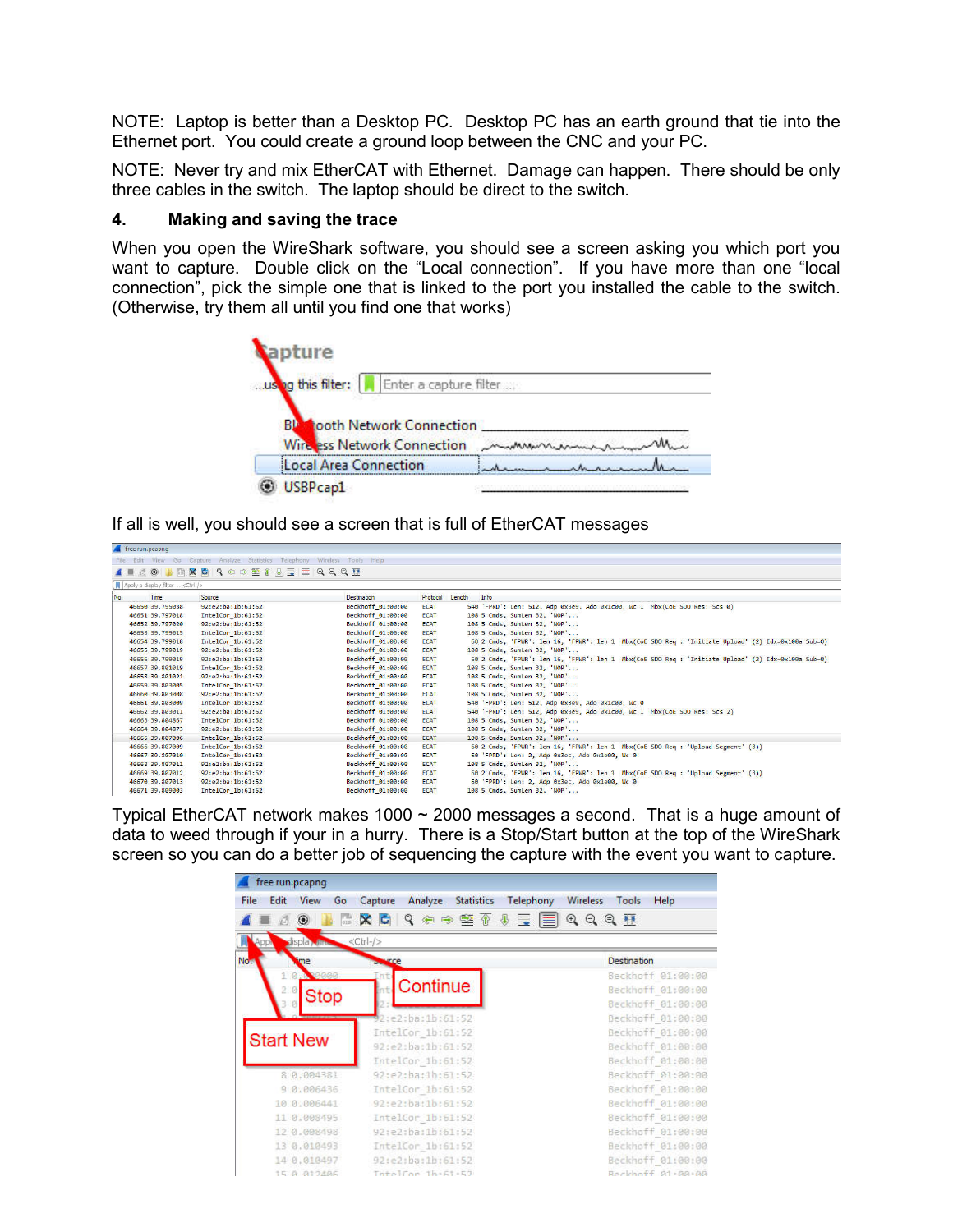And, just like most Windows programs, there is a "FILE" on the pull down menu that will let you "save as" the file.

| Edit               | View                       | Go<br>Capture                    | Analyze            | <b>Statistics</b> | Telephony | Wireless                    | Tools           |
|--------------------|----------------------------|----------------------------------|--------------------|-------------------|-----------|-----------------------------|-----------------|
| V Open             |                            |                                  | $Ctrl + O$         |                   | ET JE E   | $\mathbb{Q} \in \mathbb{Q}$ |                 |
| <b>Open Recent</b> |                            |                                  |                    | ٠                 |           |                             |                 |
| Merge              |                            |                                  |                    |                   |           |                             | Destina         |
|                    |                            | Import from Hex Dump             |                    |                   |           |                             | <b>Beckhi</b>   |
| Close              |                            |                                  | $Ctrl + W$         |                   |           |                             | Beckh           |
|                    |                            |                                  |                    |                   |           |                             | Beckhi          |
| Save               |                            |                                  | $Ctrl + S$         |                   |           |                             | Beckhi          |
| Save As            |                            |                                  | $Ctrl + Shift + S$ |                   |           |                             | Beckh           |
|                    |                            |                                  |                    |                   |           |                             | Beckh           |
| <b>File Set</b>    |                            |                                  |                    | ٠                 |           |                             | Beckh<br>Beckhi |
|                    |                            | <b>Export Specified Packets</b>  |                    |                   |           |                             | Beckhi          |
|                    |                            |                                  |                    |                   |           |                             | Beckhi          |
|                    |                            | <b>Export Packet Dissections</b> |                    |                   |           |                             | Beckh           |
|                    | Export Packet Bytes        |                                  | $Ctrl + H$         |                   |           |                             | Beckh           |
|                    | <b>Export PDUs to File</b> |                                  |                    |                   |           |                             | Beckh           |
|                    |                            | <b>Export SSL Session Keys</b>   |                    |                   |           |                             | Beckh           |
|                    | <b>Export Objects</b>      |                                  |                    | ٠                 |           |                             | Beckh           |
|                    |                            |                                  |                    |                   |           |                             | Beckhi          |
| Print              |                            |                                  | $Ctrl + P$         |                   |           |                             | Beckhi<br>Beckh |
|                    |                            |                                  |                    |                   |           |                             | Beckhi          |
| Quit               |                            |                                  | $Ctrl + O$         |                   |           |                             | Beckh           |
|                    | 21 0.016344                |                                  | IntelCor 1b:61:52  |                   |           |                             | Beckhi          |
|                    | 72 8.816346                |                                  | IntelCor 1h:61:52  |                   |           |                             | Beckhi          |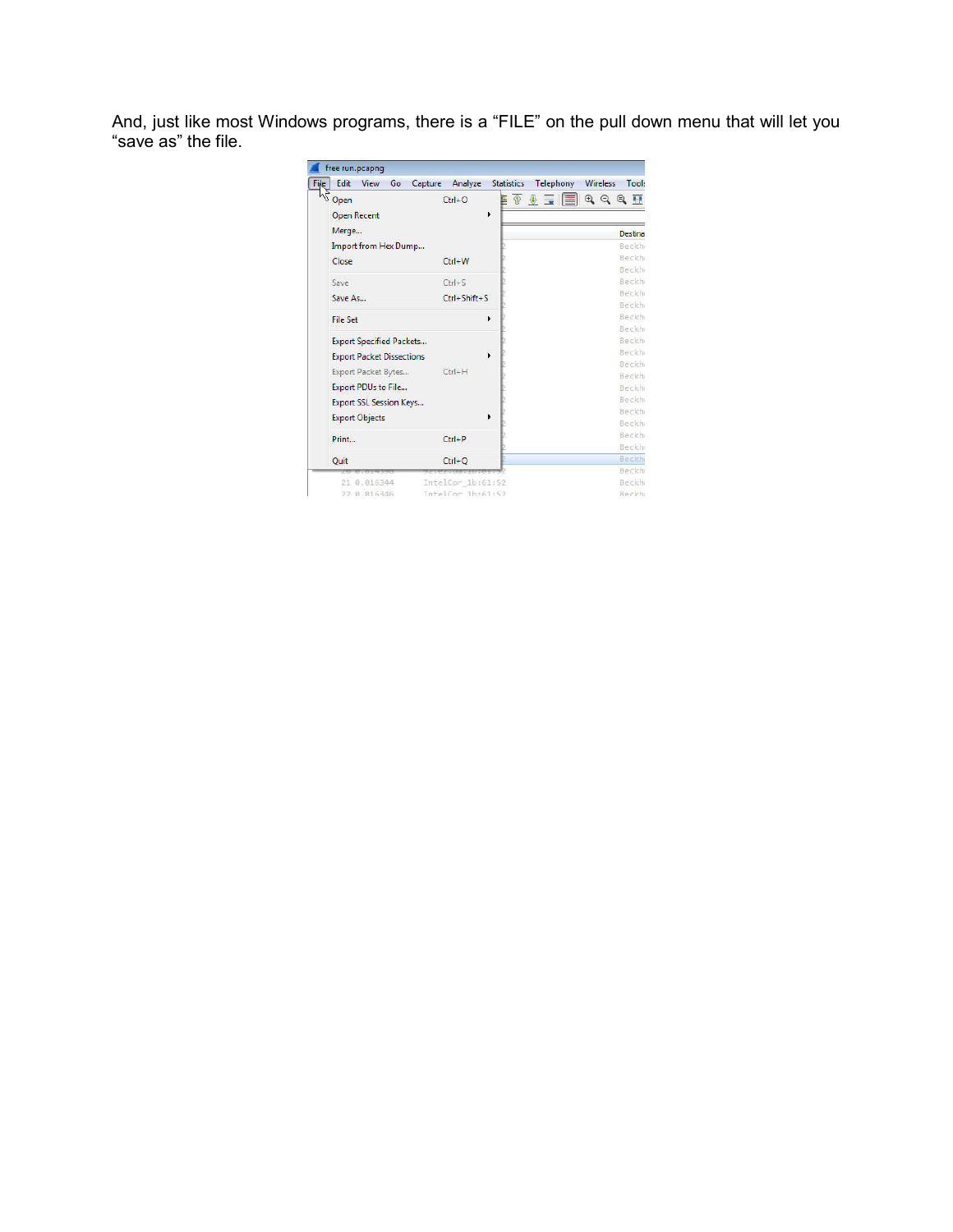## **If you want to read the CoE data yourself**

### **5. EtherCAT Operating Principle and Topology**

The "secret sauce" of EtherCAT is that there is only one message, each node having a data region in that message, and that each node process the message "on the fly". The flow of this "one message" is out to the last node and back. The "step" in my drawing shows that, even though the message passes through the node, there is a slight delay of the data entering the node to when that same data exits the node. (nS but it exists)



In this topology, the front of the message could be passing through the 3ed AKD while the tail of the message is passing through the  $1<sup>st</sup>$  AKD.

The WireShark trace, that you captured, will show the message twice. Once on the way out and once on the way back.

| <b>Nor</b>    | Source            | <b>Destination</b> |             |  | Info                         |  |  |  |  |  |  |
|---------------|-------------------|--------------------|-------------|--|------------------------------|--|--|--|--|--|--|
| <b>RETURN</b> | IntelCor 1b:61:52 | Beckhoff 01:00:00  | <b>ECAT</b> |  | 108 5 Cmds, SumLen 32, 'NOP' |  |  |  |  |  |  |
|               | 92:e2:ba:1b:61:52 | Beckhoff 01:00:00  | <b>ECAT</b> |  | 108 5 Cmds, SumLen 32, 'NOP' |  |  |  |  |  |  |
|               | IntelCor 1b:61:52 | Beckhoff 01:00:00  | <b>ECAT</b> |  | 108 5 Cmds, SumLen 32, 'NOP' |  |  |  |  |  |  |
| <b>RETURN</b> | 92:e2:ba:1b:61:52 | Beckhoff 01:00:00  | <b>ECAT</b> |  | 108 5 Cmds, SumLen 32, 'NOP' |  |  |  |  |  |  |

### **6. Reading the CoE SDO (Mailbox) data from a WireShark trace (Expert)**

In CoE, SDO are delivered and returned using a Data Link type called "MailBox" or "MailBox protocol". There can be multiple messages in one MailBox. The EtherCAT message, with the MailBox, is sent separate from the Process data message or PDO.

You will need to capture a trace with SDO activity in it. SDO messages don't happen very often in CoE. In a typical application, there is a lot of SDO activity at the startup of the system and then only if your program specifically does a SDO read/write.

Once you have EtherCAT data being captured, apply the filter command "ecat\_mailbox"

| Recat_malbox                                                         |                                                                       |                                                     |                     | - Expression                                                                                                                                                                                                                               |
|----------------------------------------------------------------------|-----------------------------------------------------------------------|-----------------------------------------------------|---------------------|--------------------------------------------------------------------------------------------------------------------------------------------------------------------------------------------------------------------------------------------|
| Time<br>No.<br>46526 39.717005<br>46528 39.717008<br>46534 39.721010 | Source<br>IntelCor 1b:61:52<br>92:e2:ba:1b:61:52<br>92:e2:ba:1b:61:52 | Step 1: Set Filter to<br>"ecat mailbox"             |                     | Length Info<br>60 2 Cmds, 'FPIR': len 16, 'FPIR': len 1 Mbx(CoE 500 Step 2: Click on the<br>$(+0)$<br>60 2 Cmds, 'FPNR': len 16, 'FPWR': len 1 Mbx/CoE 500<br>$-0$<br>548 'FPRD': Len: 512, Adp 8x3e9, Ado 8x1c00, Nc 1 Mbx( execute arrow |
| 46542 39.727020<br>46544 39.727023                                   | IntelCor 1b:61:52<br>92:e2:be:1b:61:52                                | <b>INDEPENDENT OF REPORTER</b><br>Beckhoff 01:00:00 | <b>ECAT</b>         | 60 2 Cmds, 'FPNR': len 16, 'FPWR': len 1 Mbx(CoE SDO  <br>60 2 Cmds, "FPWR": len 16, "FPWR": len 1 Mbx/CoE SDD her commencement and                                                                                                        |
| 46550 39.731066                                                      | 92:e2:ba:1b:61:52                                                     | Beckhoff 01:00:00                                   | ECAT                | 540 'FPRD': Len: 512, Ado 0x3e9, Ado 0x1c00, Wc 1 Mbx/CoE SDO Res: Scs 2)                                                                                                                                                                  |
| 46554 39.735016<br>46556 39.735018                                   | IntelCor 1b:61:52<br>92:e2:ba:1b:61:52                                | Beckhoff 01:00:00<br>Beckhoff 01:00:00              | ECAT<br>ECAT        | 60 2 Cmds, 'FPWR': len 16, 'FPWR': len 1 Mbx(CoE SDO Reg : 'Initiate Upload' (2) Idx-0x1801 Sub-0)<br>60 2 Cmds, 'FPWR': len 16, 'FPWR': len 1 Mbx(CoE SDO Reg : 'Initiate Upload' (2) Idx=0x1801 Sub=0)                                   |
| 46562 39.739824                                                      | 92:e2:ba:1b:61:52                                                     | Beckhoff 01:00:00                                   | ECAT                | 540 "FPRD': Len: 512, Ado 0x3e9, Ado 0x1c00, Wc 1 Mbx/CoE SDD Res: Scs 2)                                                                                                                                                                  |
| 46567 39.743814<br>46570 39.743020                                   | IntelCor 1b:61:52<br>92:e2:ba:1b:61:52                                | Beckhoff 01:00:00<br>Beckhoff 01:00:00              | ECAT<br><b>ECAT</b> | 60 2 Cmds, 'FPWR': len 16, 'FPWR': len 1 Mbx(CoE SDO Reg : 'Initiate Upload' (2) Idx=0x1002 Sub=0)<br>60 2 Cmds, 'FPWR': len 16, 'FPWR': len 1 Mbx(CoE SDO Reg : 'Initiate Upload' (2) Idx=0x1002 Sub=0)                                   |
| 46576 39, 747027                                                     | 92:e2:ba:1b:61:52                                                     | Beckhoff 01:00:00                                   | ECAT                | 540 'FPRD': Len: 512, Adp 0x3e9, Ado 0x1c00, Wc 1 Mbx(CoE SDO Res: Scs 2)                                                                                                                                                                  |

The read the information, you first need to identify

| No.<br>Time                  | Source                 | Destination       |             | Protocol Length Info |                                                                           |  |  |                                                                                                    |
|------------------------------|------------------------|-------------------|-------------|----------------------|---------------------------------------------------------------------------|--|--|----------------------------------------------------------------------------------------------------|
| From Master (Read Request)   | IntelCor $1b:61:52$    | Beckhoff 01:00:00 | <b>ECAT</b> |                      |                                                                           |  |  | 60 2 Cmds, 'FPWR': len 16, 'FPWR': len 1 Mbx(CoE SDO Req : 'Initiate Upload' (2) Idx=0x1000 Sub=0) |
| Return (ACK of read request) | 92: e2: ba: 1b: 61: 52 | Beckhoff 01:00:00 | <b>ECAT</b> |                      |                                                                           |  |  | 60 2 Cmds, 'FPWR': len 16, 'FPWR': len 1 Mbx(CoE SDO Req : 'Initiate Upload' (2) Idx=0x1000 Sub=0) |
| Data reply from node         | 92:e2:ba:1b:61:52      | Beckhoff 01:00:00 | <b>ECAT</b> |                      | 540 'FPRD': Len: 512, Adp 0x3e9, Ado 0x1c00, Wc 1 Mbx(CoE SDO Res: Scs 2) |  |  |                                                                                                    |
| 46542 39.727020              | IntelCor 1b:61:52      | Beckhoff 01:00:00 | <b>ECAT</b> |                      |                                                                           |  |  | 60 2 Cmds, 'FPWR': len 16, 'FPWR': len 1 Mbx(CoE SDO Req : 'Initiate Upload' (2) Idx=0x1000 Sub=0) |
| 46544 39.727023              | 92:e2:ba:1b:61:52      | Beckhoff 01:00:00 | <b>ECAT</b> |                      |                                                                           |  |  | 60 2 Cmds, 'FPWR': len 16, 'FPWR': len 1 Mbx(CoE SDO Req : 'Initiate Upload' (2) Idx=0x1000 Sub=0) |
| 46550 39.731066              | 92:e2:ba:1b:61:52      | Beckhoff 01:00:00 | <b>ECAT</b> |                      | 540 'FPRD': Len: 512, Adp 0x3e9, Ado 0x1c00, Wc 1 Mbx(CoE SDO Res: Scs 2) |  |  |                                                                                                    |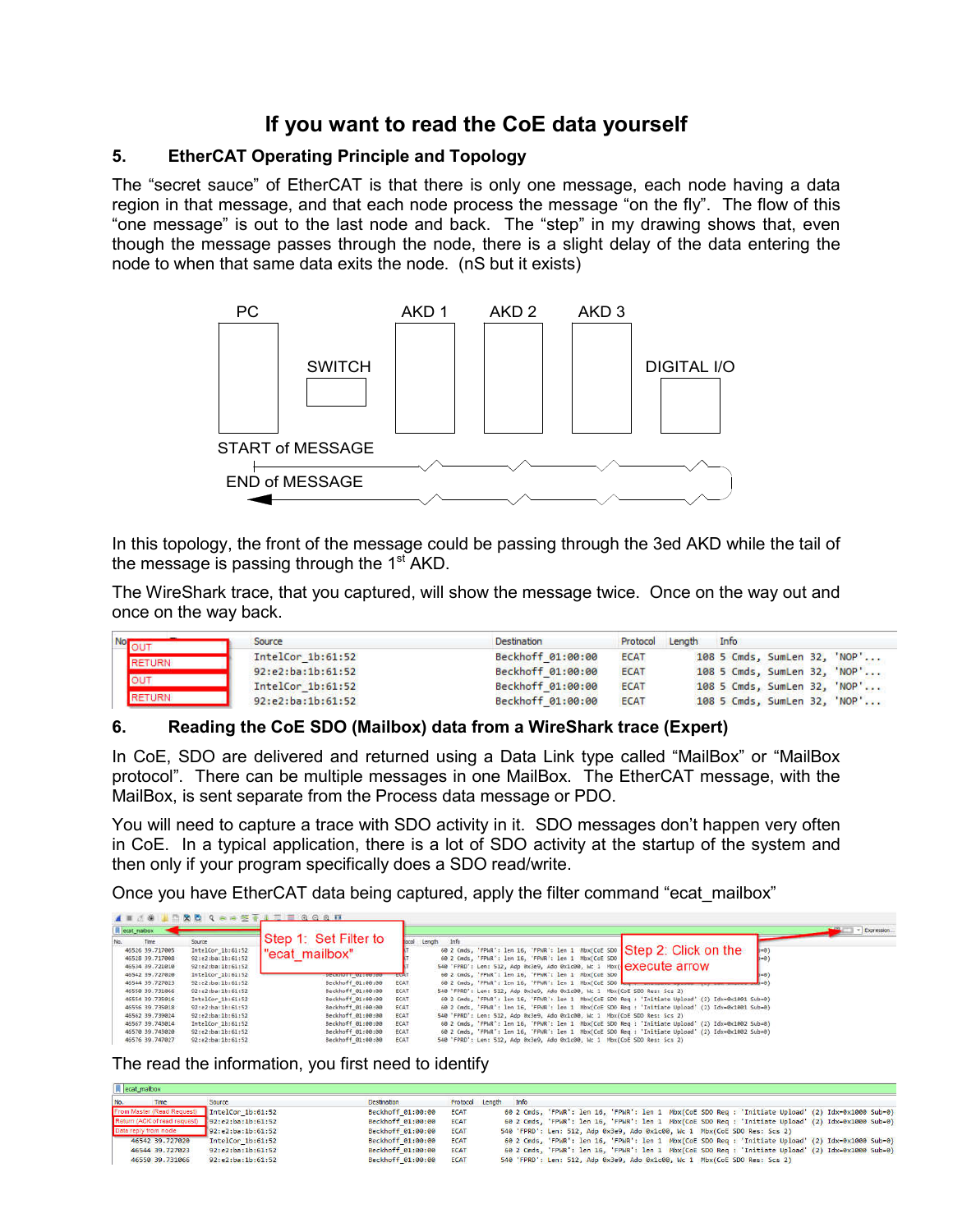Double click on the message from the EtherCAT master. The read request uses the "Data Link Protocal Data Unit", or DL-PUD for short, type "FPWR". There can be more than one SDO message in the one EtherCAT message. Here, I have expanded just one of two.



And there is a response from the node (slave) that it received the message. Becaue it takes the node time to process the request, the data is send in a separate message.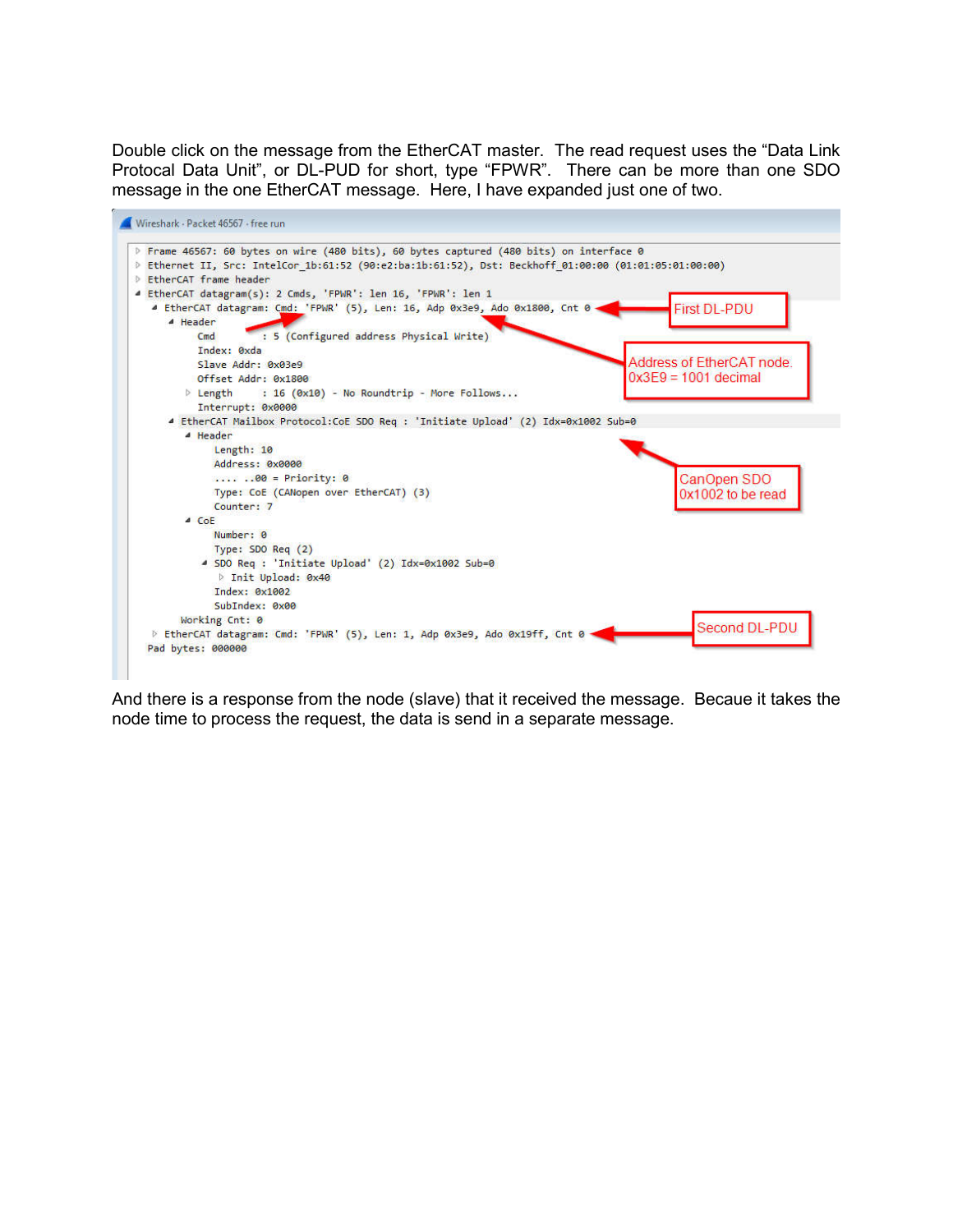Wireshark · Packet 46570 · free run



And the data response follows. The AKD's default MailBoax size is 512 bytes. The drive needs to pad or fill in the unused space in the message with "00".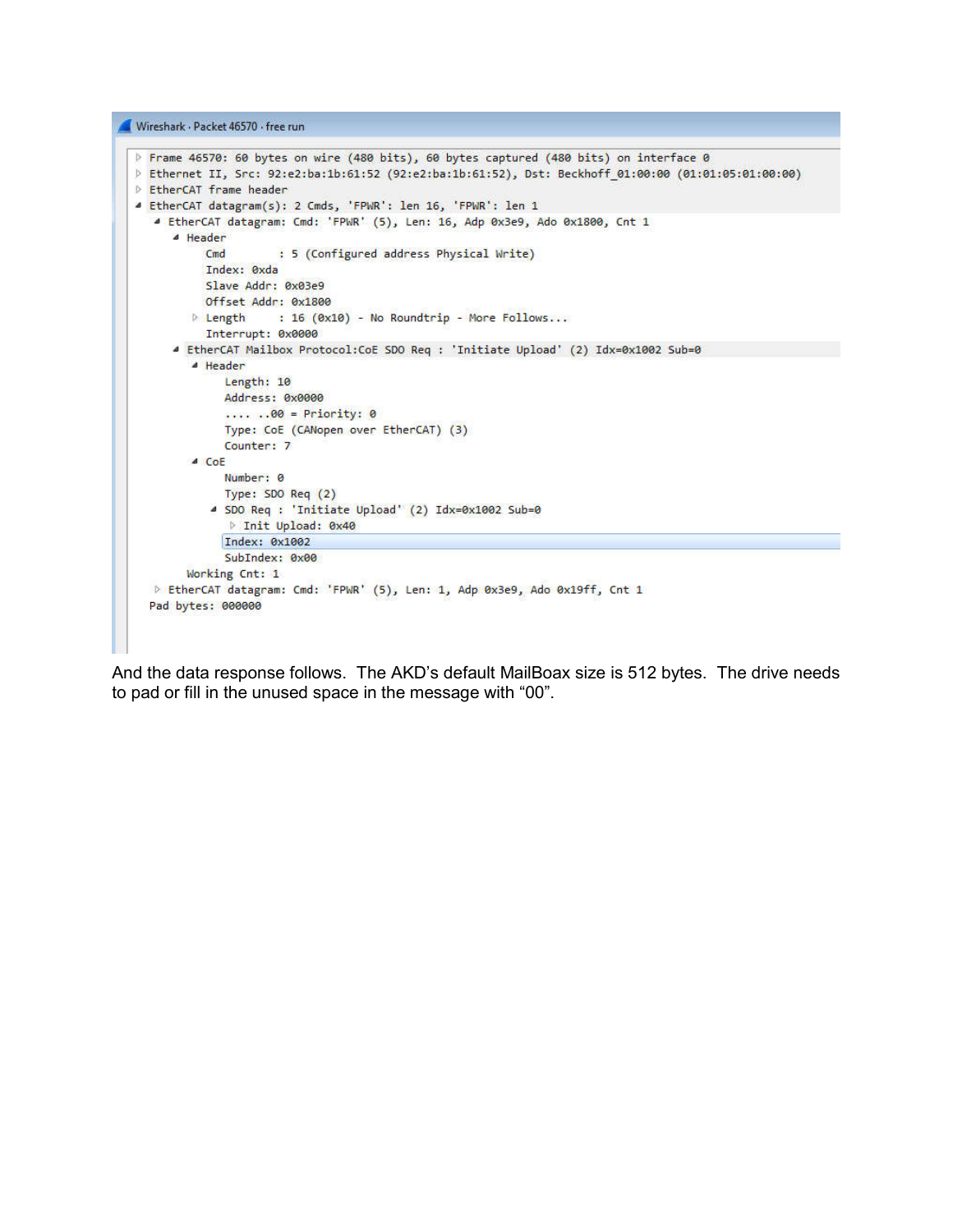Wireshark · Packet 46576 · free run



CanOpen uses "Octet" date in "Little Endian" sequence. The data (above) is grouped in sets of two hexadecimal numbers and then reversed. So, data 0x20804002 is read as 02 40 80 20. Plug that into your Windows Calculator (set calculator's view for programmer) and you get 37781536 decimal or 10010000001000000000100000 binary. CanOpen object 0x1002 is a bit word and you can find the decode table in the AKD CanOpen manual.

### **7. Reading CoE PDO data from a WireShark trace (Expert)**

You will need to remove the "ecat\_mailbox" filer (if you set it reading SDOs).

PDO communication means the producer and the consumer already knows what the data means and how to truncate it into useful parameters. In the case of the AKD used in this example: The drive receives 6 bytes of data (0x6040 and 0x60C1sub1) and the drive sends 6 bytes of data (0x6041 and 0x6064)

Your looking for EtherCAT datagram "NOP" messages.

| <b>From Master</b> | IntelCor $1b:61:52$                        | Beckhoff 01:00:00 ECAT |  | 108 5 Cmds, SumLen 32, 'NOP'                   |  |  |                                                                                                    |  |
|--------------------|--------------------------------------------|------------------------|--|------------------------------------------------|--|--|----------------------------------------------------------------------------------------------------|--|
|                    | Return To Master $\sqrt{92:2:ba:1b:61:52}$ | Beckhoff 01:00:00 ECAT |  | 108 5 Cmds, SumLen 32, 'NOP'                   |  |  |                                                                                                    |  |
| <b>From Master</b> | InternetCor 1b:61:52                       | Beckhoff 01:00:00 ECAT |  | 108 5 Cmds, SumLen 32, 'NOP'                   |  |  |                                                                                                    |  |
| 46566 39.743012    | IntelCor 1b:61:52                          | Beckhoff 01:00:00 ECAT |  | 60 'FPRD': Len: 2, Adp 0x3eb, Ado 0x1c00, Wc 0 |  |  |                                                                                                    |  |
| 46567 39.743014    | IntelCor 1b:61:52                          | Beckhoff 01:00:00 ECAT |  |                                                |  |  | 60 2 Cmds, 'FPWR': len 16, 'FPWR': len 1 Mbx(CoE SDO Req : 'Initiate Upload' (2) Idx=0x1002 Sub=0) |  |
|                    | Return To Master $\sqrt{92:2:ba:1b:61:52}$ | Beckhoff 01:00:00 ECAT |  | 108 5 Cmds, SumLen 32, 'NOP'                   |  |  |                                                                                                    |  |
| 46569 39,743019    | 92: e2: ba: 1b: 61: 52                     | Beckhoff 01:00:00 ECAT |  | 60 'FPRD': Len: 2, Adp 0x3eb, Ado 0x1c00, Wc 0 |  |  |                                                                                                    |  |
| 46570 39.743020    | 92: e2: ba: 1b: 61: 52                     | Beckhoff 01:00:00 ECAT |  |                                                |  |  | 60 2 Cmds, 'FPWR': len 16, 'FPWR': len 1 Mbx(CoE SDO Req : 'Initiate Upload' (2) Idx=0x1002 Sub=0) |  |

Double clicking on the "From Master" message, there is a lot of different DL-PDUs being sent to the drives. The PDO data is located in the "LRW".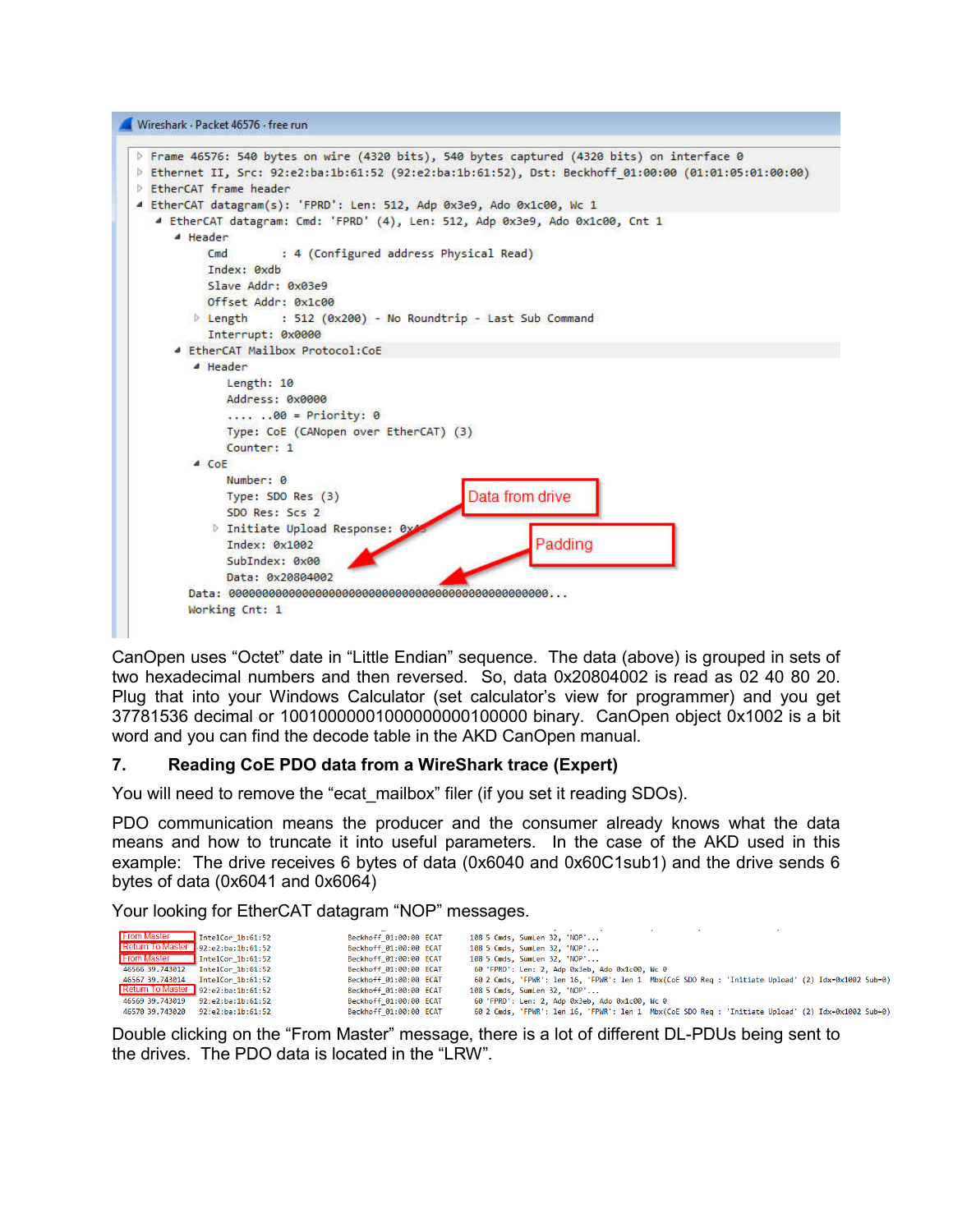```
Frame 46563: 108 bytes on wire (864 bits), 108 bytes captured (864 bits) on interface 0
P Ethernet II, Src: IntelCor 1b:61:52 (90:e2:ba:1b:61:52), Dst: Beckhoff 01:00:00 (01:01:05:01:00:00)
EtherCAT frame header
4 EtherCAT datagram(s): 5 Cmds, SumLen 32, 'NOP'...
  b EtherCAT datagram: Cmd: 'NOP' (0), Len: 4, Adp 0x0, Ado 0x900, Cnt 0
  D EtherCAT datagram: Cmd: 'ARMW' (13), Len: 4, Adp 0x0, Ado 0x910, Cnt 0
  > EtherCAT datagram: Cmd: 'LRW' (12), Len: 4, Addr 0x1000000, Cnt 0
  ▲ EtherCAT datagram: Cmd: 'LRW' (12), Len: 18, Addr 0x1000800, Cnt 0
    4 Header
                   : 12 (Logical ReadWrite)
        CmdIndex: 0x00
        Log Addr: 0x01000800
       Length
                 : 18 (0x12) - No Roundtrip - More Follows...
        Interrupt: 0x0000
      Data: a89511011f00a1c303001f00489efaff1f00
                                                                           Data
      Working Cnt: 0
  b EtherCAT datagram: Cmd: 'BRD' (7), Len: 2, Adp 0x0, Ado 0x130, Cnt 0
```
What your looking at is all the data to all the nodes. (the nodes know how to truncate the data) So, to make this data meaningful, you need to divide it into groups of two hexadecimal numbers and then reversed. So 0xA89511011F00A1C303001F00489EFAFF1F00 is read as 00 1F FF FA 9E 48 00 1F 01 30 30 1C 0A F0 11 10 51 95 A8. My AKD drive's PDO mapping is 6 bytes each. This long string of hexadecimal will need to be divided again in to groups of 6 octets.

Drive 1: 00 1F FF FA 9E 48  $(0x6040 = 0x001F$  and  $0x60C1sub1 = 0xFFFABE48)$ Drive 2: 00 1F 01 30 30 1C Drive 3: 0A F0 11 10 51 95 Digital I/O: A8

And the return message is read the same way.

| P Frame 46564: 108 bytes on wire (864 bits), 108 bytes captured (864 bits) on interface 0             |
|-------------------------------------------------------------------------------------------------------|
| D Ethernet II, Src: 92:e2:ba:1b:61:52 (92:e2:ba:1b:61:52), Dst: Beckhoff 01:00:00 (01:01:05:01:00:00) |
| <b>EtherCAT frame header</b>                                                                          |
| 4 EtherCAT datagram(s): 5 Cmds, SumLen 32, 'NOP'                                                      |
| ▷ EtherCAT datagram: Cmd: 'NOP' (0), Len: 4, Adp 0x0, Ado 0x900, Cnt 0                                |
| ▷ EtherCAT datagram: Cmd: 'ARMW' (13), Len: 4, Adp 0x4, Ado 0x910, Cnt 3                              |
| > EtherCAT datagram: Cmd: 'LRW' (12), Len: 4, Addr 0x1000000, Cnt 3                                   |
| 4 EtherCAT datagram: Cmd: 'LRW' (12), Len: 18, Addr 0x1000800, Cnt 9                                  |
| ▲ Header                                                                                              |
| : 12 (Logical ReadWrite)<br>Cmd                                                                       |
| Index: 0x00                                                                                           |
| Log Addr: 0x01000800<br>Data                                                                          |
| $\triangleright$ Length : 18 (0x12) - No Roundtrip - More Follows                                     |
| Interrupt: 0x0000                                                                                     |
| Data: a19511013712a5c3030037124d9efaff3712                                                            |
| Working Cnt: 9                                                                                        |
| > EtherCAT datagram: Cmd: 'BRD' (7), Len: 2, Adp 0x4, Ado 0x130, Cnt 4                                |
|                                                                                                       |
|                                                                                                       |
|                                                                                                       |

| Raw Data               | ⊣a⊾ | 95               | 111 | 101 | 37  |                 | la5              | Ic <sub>3</sub> | I <sub>03</sub> | 100 | 137 | 12<br>ᅭ | I <sub>4d</sub>  | l9e | Ifa     | F | 37  | 12  |  |
|------------------------|-----|------------------|-----|-----|-----|-----------------|------------------|-----------------|-----------------|-----|-----|---------|------------------|-----|---------|---|-----|-----|--|
| Reversed and truncated | 112 | 37               | ١ff | lta | l9e | 14 <sub>0</sub> | ΨL               | 37              | 100             | 103 | lc3 | la5     |                  | 37  | 01      |   | 195 | la1 |  |
| CanOpen Object         |     | 0x6041<br>0x6064 |     |     |     |                 | 0x6041<br>0x6064 |                 |                 |     |     |         | 0x6064<br>0x6041 |     |         |   |     |     |  |
| Node                   |     | Drive 1          |     |     |     |                 |                  |                 | Drive 2         |     |     |         |                  |     | Drive 3 |   |     |     |  |

(The I/O module was only setup as "outputs" and is not mapped for inputs)

### 8. References

WireShark: https://www.wireshark.org/

"ecat" filter commands: https://www.wireshark.org/docs/dfref/e/ecat.html